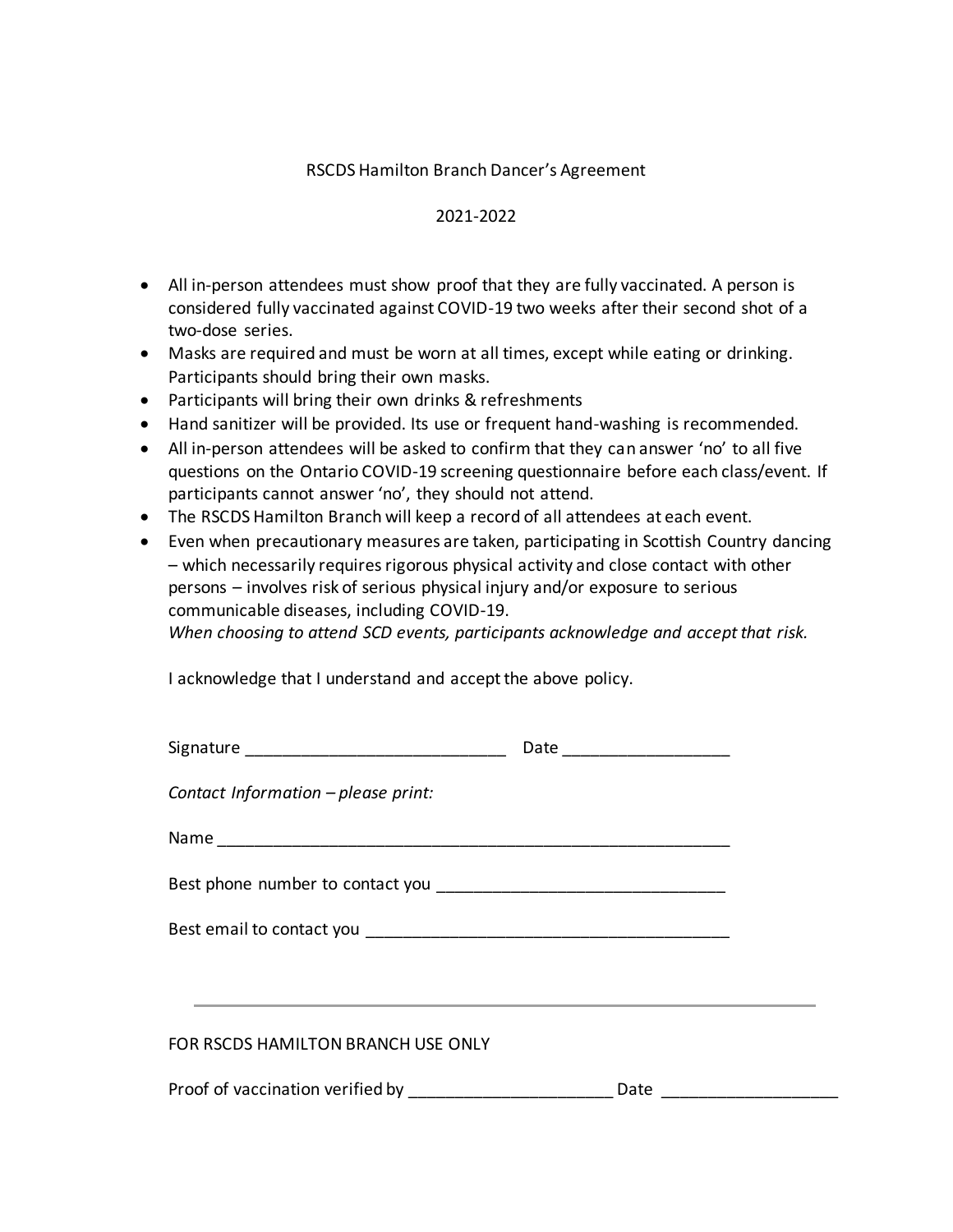# **Ontario COVID screening questions**

# **There are 5 screening questions. If you cannot answer 'no' to all of them, please do not attend today's RSCDS Hamilton Branch event.**

## **1. Are you currently experiencing any of the following symptoms?**

#### Fever and/or chills

Temperature of 37.8 degrees Celsius/100 degrees Fahrenheit or higher

## Cough or barking cough (croup)

Continuous, more than usual, making a whistling noise when breathing (not related to asthma, post-infectious reactive airways, COPD, or other known causes or conditions you already have)

## Shortness of breath

Out of breath, unable to breathe deeply (not related to asthma or other known causes or conditions you already have)

## Decrease or loss of taste or smell

Not related to seasonal allergies, neurological disorders, or other known causes or conditions you already have

## Muscle aches/joint pain

Unusual, long-lasting (not related to getting a COVID-19 vaccine in the last 48 hours, a sudden injury, fibromyalgia, or other known causes or conditions you already have)

## Extreme tiredness

Unusual, fatigue, lack of energy (not related to getting a COVID-19 vaccine in the last 48 hours, depression, insomnia, thyroid dysfunction, or other known causes or conditions you already have)

# **2. In the last 10 days, have you been identified as a "close contact" of someone who currently has COVID-19?**

If public health has advised you that you do not need to self-isolate, answer "No."

# **3. In the last 10 days, have you received a COVID Alert exposure notification on your cell phone?**

If you already went for a PCR test and got a negative result, answer "No."